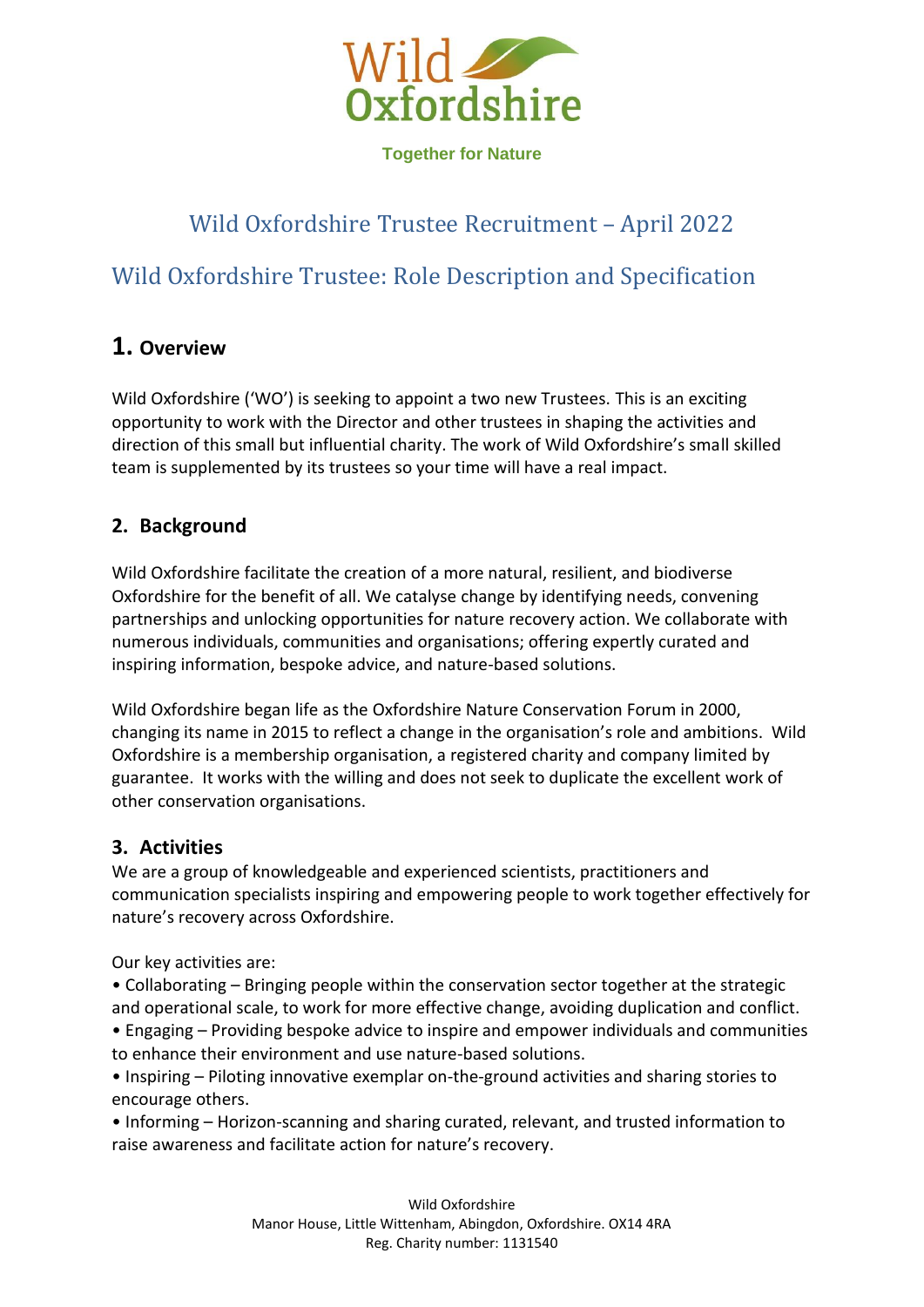

Wild Oxfordshire currently employs seven part time staff and contracts a further experienced project consultant, plus financial administrative support.

### **4. Role Overview**

Operating in conjunction with the Chief Executive, Chair and fellow board members, trustees play a role in shaping and monitoring WO's activities as well as overseeing charity governance and acting as an advocate for WO in the maintenance and development of key relationships. It is, however, recognised that otherwise enthusiastic and well-qualified applicants may not have the available time to thoroughly oversee all of these aspects. There is therefore a degree of flexibility to tailor the role according to the circumstances of the applicant.

## **5. Role Responsibilities**

The key responsibilities of a Wild Oxfordshire Trustee are as follows.

- a) As a member of the Board of Trustees demonstrate that Wild Oxfordshire is working to its Memorandum of Association and Articles of Association to deliver its charitable purpose for public benefit
- b) Support for the Chief Executive and Chair in implementing WO's vision, strategy and activities.
- c) To act as an advocate for WO and represent its interests in maintaining and developing relationships with key third party organisations and individuals: other charitable organisations, local governmental and regulatory bodies, politicians and donors.
- d) To attend quarterly meetings of trustees and other ad hoc meetings where required.
- e) Work in conjunction with the Chief Executive and Chair to ensure that the overall governance of the charity remains sound to enable the proper discharge of regulatory and fiduciary obligations including, inter alia, financial management, performance and control and the consideration of key risks.
- f) Working in conjunction with the Chief Executive and Chair, make sure that the Charity is accountable to its members, donors, friends and other stakeholders for the work that it does
- g) Support the fund-raising activities of the Charity through networking, practical volunteering at fund-raising events or engaging in grant-application processes

# **6. Skills, experience and personal qualities**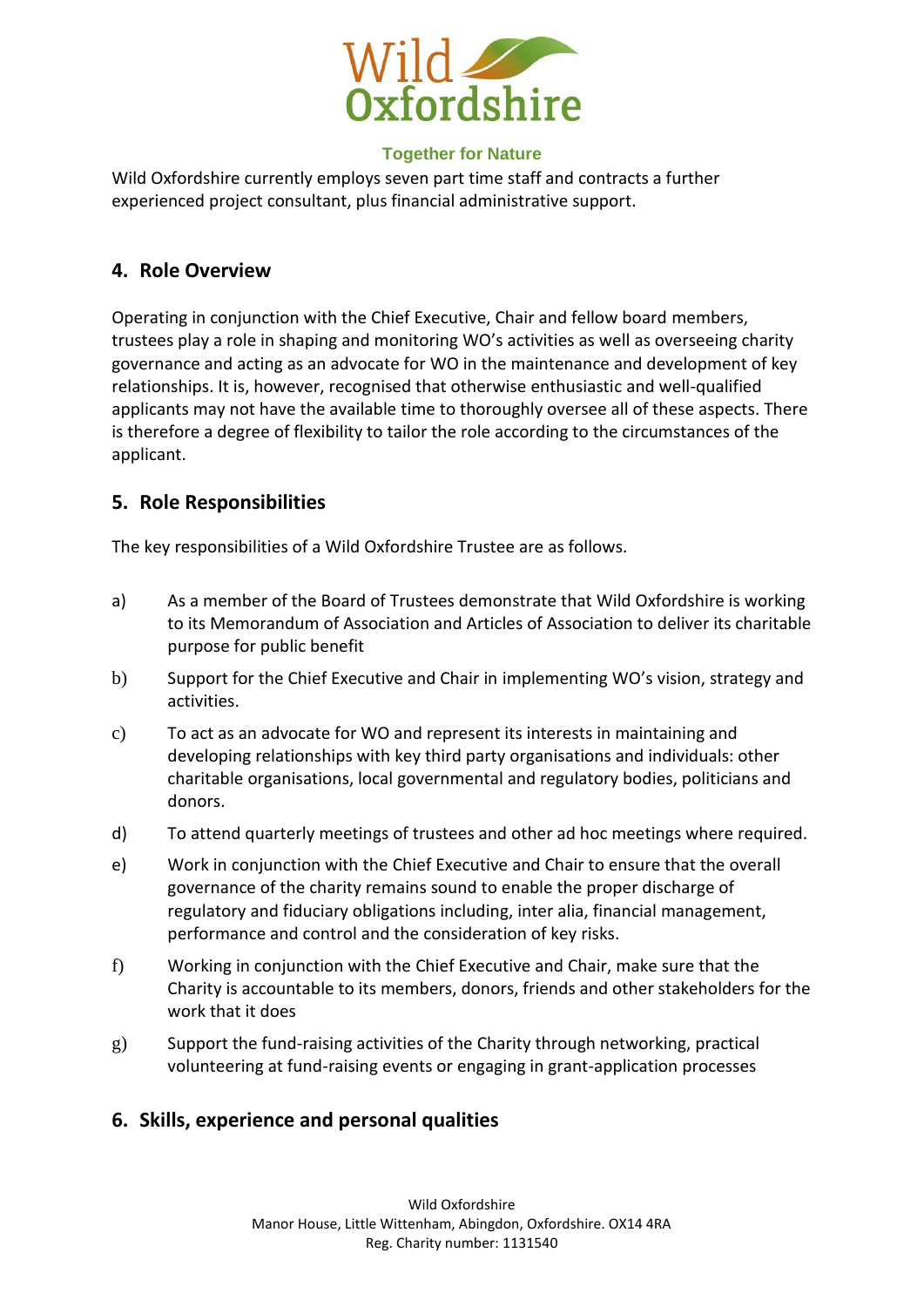

The items listed below represent a set of experience and qualities that an ideal applicant might possess. Notwithstanding that and as highlighted above, Wild Oxfordshire is taking an open-minded approach to this appointment and will be pleased to hear from enthusiastic and experienced individuals who do not meet all of these criteria.

- a) A sound knowledge, or enthusiasm to learn, of the conservation and environmental landscape within Oxfordshire and its key challenges.
- b) An ability to use life and work skills gained in other environments for the benefit of the governance of Wild Oxfordshire.
- c) Self-awareness to know when to ask for expert advice and act appropriately on it
- d) Previous experience of acting as a trustee, as a director or in a decision-making capacity, not necessarily in a work environment
- e) Previous experience in the building of relationships with individuals and organisations.
- f) Experience in collective decision-making and consensus building.
- g) An ability to articulate and communicate key viewpoints and ideas.
- h) A willingness to develop in the role of trustee through mentoring, training and gained experience

# **7. Time Commitment**

This is an unpaid role which if undertaken to its full extent as detailed above will, it is envisaged, require a commitment of about two days per month, although possibly a little higher in the initial familiarisation stage. As explained above, however, there is a degree of flexibility in tailoring the role and those considering it that can offer commitment but not to this extent should still apply. In this context it is important to note that, in addition to its Chief Executive, Wild Oxfordshire has engaged and pro-active trustees with result that a trustee can expect a high degree of support and assistance in undertaking the role.

# **8. Further Reading**

[The Essential Trustee: what you need to know what you need to do, Charity Commission](https://assets.publishing.service.gov.uk/government/uploads/system/uploads/attachment_data/file/866947/CC3_feb20.pdf)  [\(2018\)](https://assets.publishing.service.gov.uk/government/uploads/system/uploads/attachment_data/file/866947/CC3_feb20.pdf) 

[https://assets.publishing.service.gov.uk/government/uploads/system/uploads/attachment\\_](https://assets.publishing.service.gov.uk/government/uploads/system/uploads/attachment_data/file/866947/CC3_feb20.pdf) [data/file/866947/CC3\\_feb20.pdf](https://assets.publishing.service.gov.uk/government/uploads/system/uploads/attachment_data/file/866947/CC3_feb20.pdf)

# **9. Applications and Process**

Those interested in this role should contact the Wild Oxfordshire's Chief Executive Camilla Burrow on [camilla@wildoxfordshire.org.uk](mailto:camilla@wildoxfordshire.org.uk) by Sunday 5 June 2022 with a brief explanation of their interest in the role together with a resume of their experience. Should there be any questions at this initial stage these should also be directed to Camilla in the first instant. Thereafter there will be an opportunity for suitable applicants to meet (virtually in current